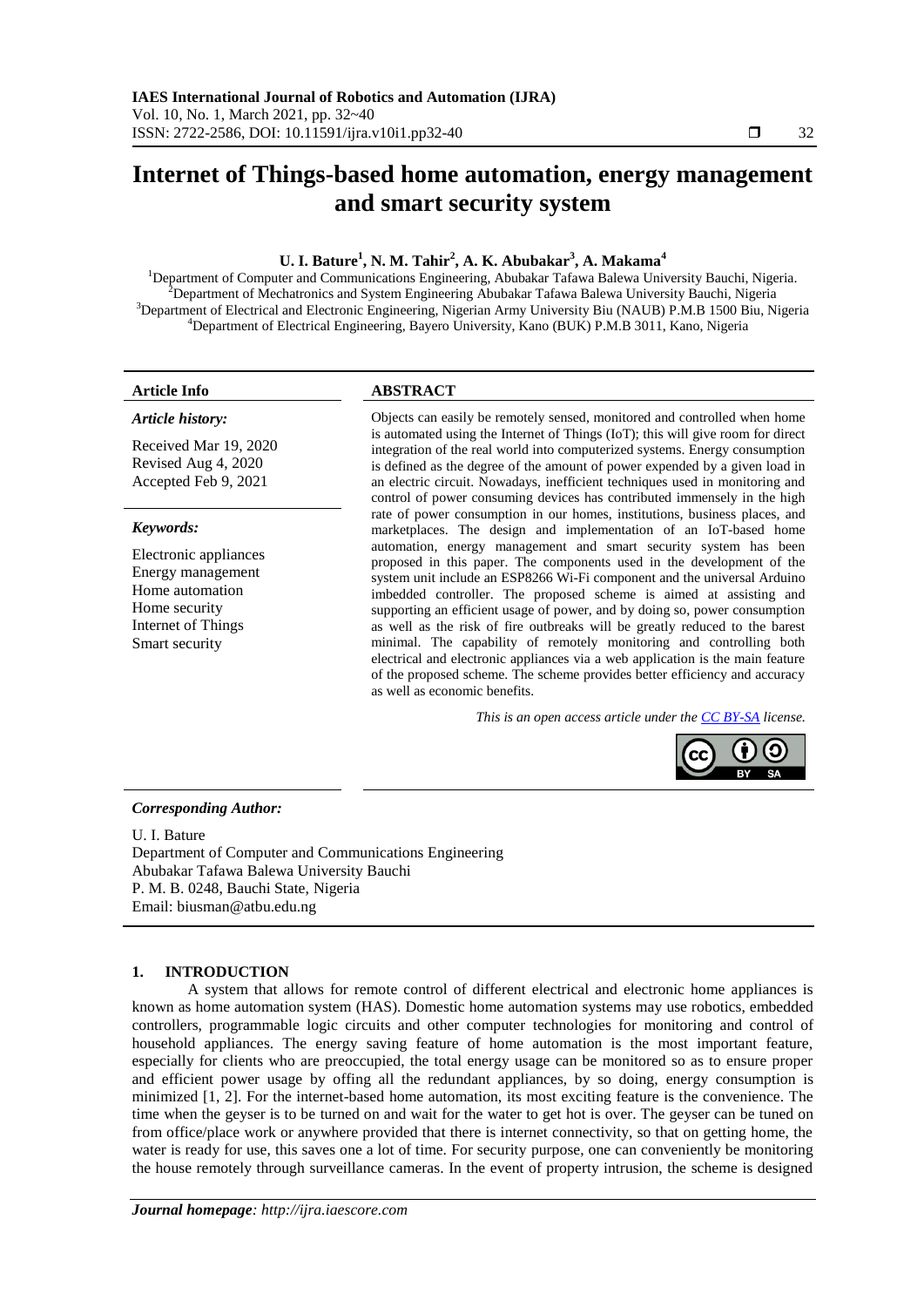to monitor the situation. The user can conveniently and comfortably be controlling and monitoring the sound system as well as the light intensity from the sofa via the home entertainment section of the scheme, while watching and enjoying an exciting movie.

There is an unavoidable need for energy conservation by any available means due to continual growth in population, leading to higher energy demand. Remote monitoring of electrical and electronic appliances will help a great deal towards minimizing the energy consumption problem. Gartner [3] prompted that, by the year, 2020, there could be over 26 to 64 billion linked devices. Internet of Things (IoT) is quickly attracting attentions both within and outside of the hi-tech space. The IoT's idea not only has the vista of influencing the way we live, but also impacting our work life. It is based on this concept that the idea of linking devices with an on and off switches to the internet came up. Over the years, the IoT has swiftly advanced; it has become the topic of discussion in offices, households, institutions and even in some industries too. Internet of Things is defined as the linkage of physical devices and objects, embedded with electronics, some forms of hardware and internet connectivity so that these devices can interrelate and interconnect with one another through a web server and can subsequently be remotely monitored and controlled [4-6]. The IoT structure is usually employed in areas in which the human continuous physical presence is not automatically needed [7]. The development of an internet-based home automation system is the main objective of this research. The goal is to build a pedestal via which communication between web applications and an embedded controller positioned at a remote place somewhere in the universe will be possible.

# **2. RELETED WORKS**

In order to monitor and also control home appliances, ZigBee was used in the design, development and implementation of a ZigBee-based Home Automation scheme [8]. The ZigBee's user interface (UI) is both simple and supple and the scheme can be accessed remotely. In order to take care of safety as well as security challenges of the scheme, dedicated virtual home was further incorporated. A scheme that works based on wireless fidelity networking technique using an Arduino Uno platform was proposed in [9], it is a wi-fi based home automation scheme that uses Android and Arduino board. The Android operating system forms the graphical user interface (GUI) that links the user to the hardware section thereby establishing an interaction with the home appliances. Apart from the monitoring and control features of the scheme, it also provides the power consumption details of the connected devices to the user.

A system capable of influencing all the other existing associated systems was designed and proposed in [10]. In this system, alerts and device statuses are directly sent to the user's phone through wi-fi connected embedded controller. The alerts are received regardless of the user's location even if the user is not connected to the internet. The scheme is named the "IoT-based smart security & home automation system". The existing prototype used the TI-CC3200 launch pad board embedded controller, which usually contains an onboard wi-fi shield through which the control and monitoring of all the home appliances is made possible. For sufficient security of smart houses, a proposed feasible scheme was presented in [11]. The scheme is titled "integration of smart house and smart meter to key-based and identity management scheme". A low cost and smart home automation system through Internet of things was proposed in [7]. Apart from the control of home appliances, the scheme is believed to also be applicable for online billing through the internet. To minimize energy consumption in the house, an algorithm was developed using motion sensors in [12]. A home automation for visually disabled persons using hand recognition was proposed in [13]. The scheme permits the visually disabled persons to relate with the home appliances. In [14], a scheme that uses cloud computing services to collect and stores information was proposed. In this scheme, the stored information is used to generate neural network prototypes which are used for energy conservation purpose in the house. Disabled persons can easily control Home appliances like fans, lamps, television, air-conditioners, and radio. using the IoT – based monitoring and control of the smart home by eye-tracking, proposed in [15].

## **3. METHODOLOGY**

The design and methodology used are fully explained in this section. Many components are required to be able to realize the proposed system, ranging from block diagram of the hardware, the system architecture, the circuit diagram and development of the software.

# **3.1. System architecture**

The system architecture has been explained in detail. Figure 1 shows a home automation scheme using an embedded controller. The design is made such that the embedded controller interrelates with the user mobile software by dint of a network server using internet protocol. The UI is used to give commands to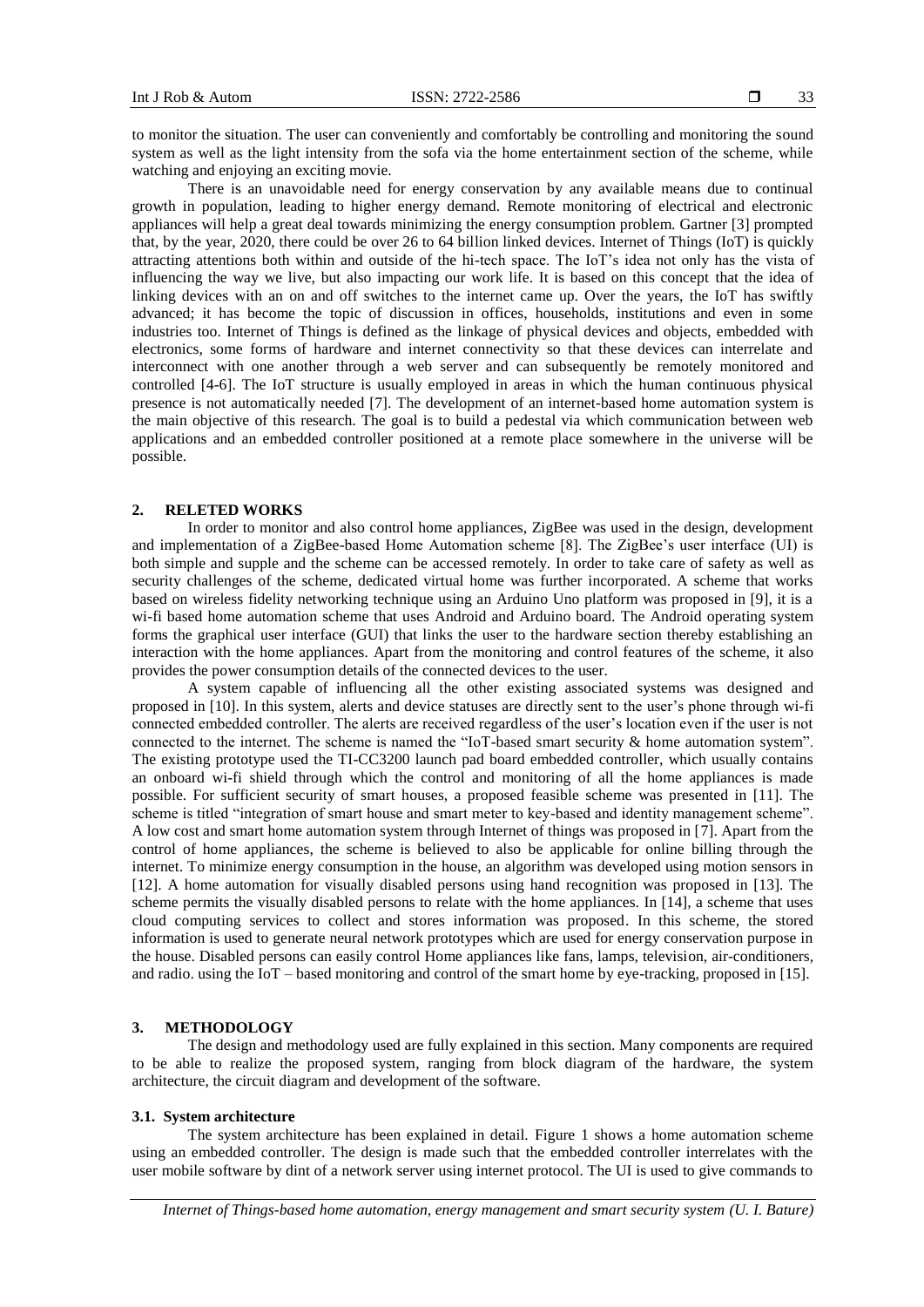the embedded controller. Based on the predefined control algorithm governing the microcontroller, it will then execute the required tasks. The embedded controller displays the device status via the LCD screen; it also updates this information onto the server for the user mobile application. The safe communication between the user mobile application, the user interface (UI) and the control unit take place via the server. Once the user is identified, an access is granted to the Web page. An embedded controller was used in this design due to its compacted motherboard, affordability, and tractability. Integrated circuits (ICs) can be absolutely replaced by the embedded controller. The functionality of an embedded controller can be easily modified since it is reprogrammable. Arduino Uno R3 embedded controller was used in this study for it has an ATmega16U2 which offers more memory and higher speed. However, this scheme totally relies on mobile connectivity to the internet, and this is its main limitation. The remote monitoring and control of this scheme is totally impossible once the connectivity is compromised. The Input/output limit of the embedded controller used will determine the number of devices that the scheme can monitor and control. In addition, a programmable logic circuit (PLC) may be used to replace the embedded controller; embedded controllers are not as robust as PLCs. However, the embedded controller was preferably chosen over the PLC solely based on the cost consideration. Furthermore, system prototyping has made the Arduino embedded controller the finest possible choice, because PLCs are not open-source. The system architecture comprising the Web and its components, the communication and the hardware sections, is shown in Figure 1.



Figure 1. Proposed home automation (internet based home automation with microcontroller)

# **3.2. Hardware system diagram**

Microcontrollers are autonomous systems having been imbedded with memory, processor and other peripherals. Nowadays, smartphones, home appliances, automobiles, computers and smart watches are imbedded with contemporary programmable microcontrollers a reason why microcontrollers are known as "embedded controllers". Based on the memory requirement, length of programming and complexity level of software, embedded systems may either be extremely sophisticated or otherwise. Solenoids, buttons, LCDs, numerical relays, humidity sensor, heat sensor, and light intensity sensor are parts of input/output devices as shown in Figure 2.

## **3.3. Device construction**

After completion of the design, all the required components necessary for the realization of the design were verified and successfully gathered. The system hardware modeling and simulation were achieved using the circuit diagram. Proteus virtual system modeling environment (VSM), Version 8.0, was used for the Simulation purpose.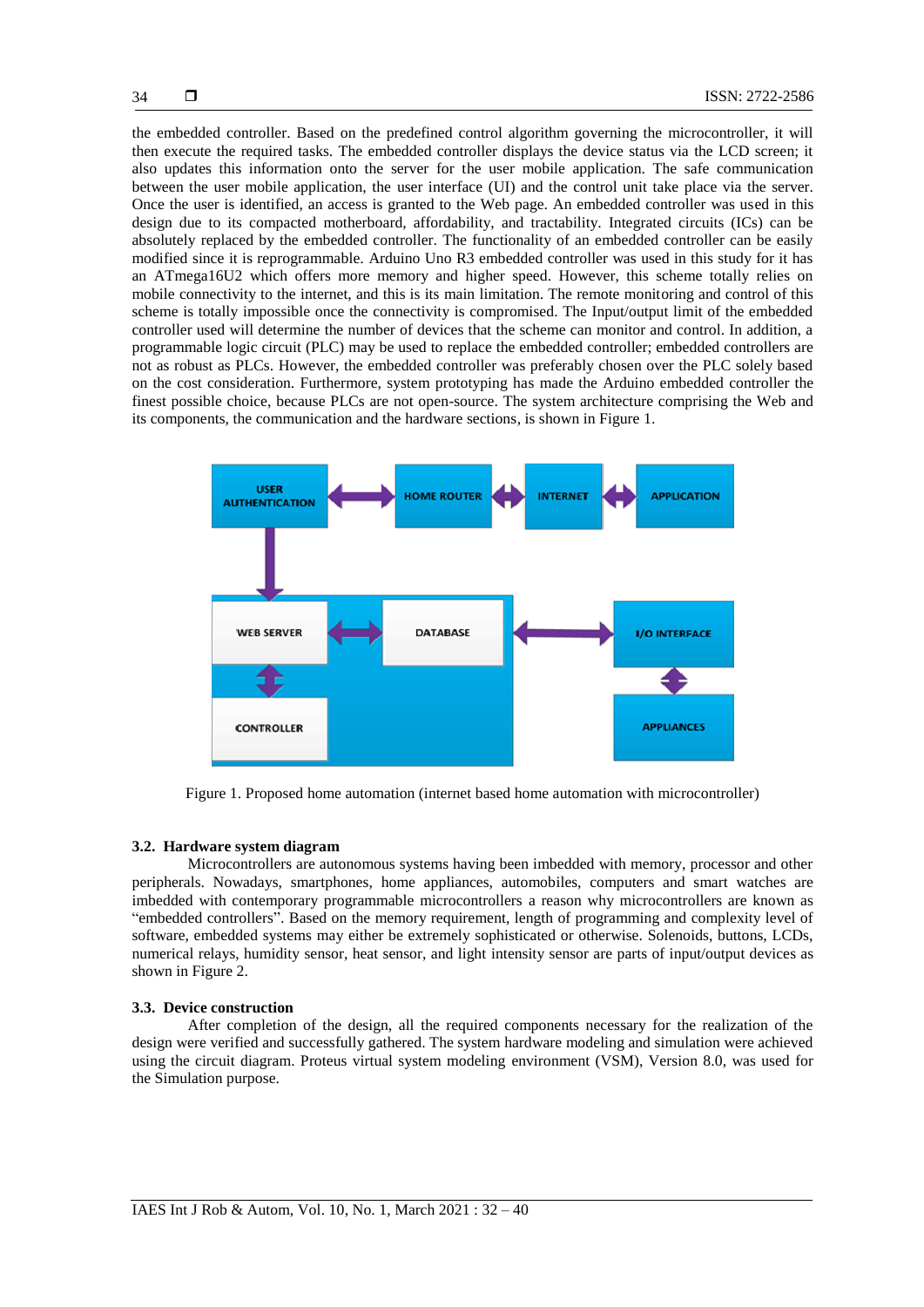

Figure 2. Hardware system diagram

#### **3.4. Software development**

To use the ATMega328p Microcontroller in an electronic hardware, its prior programming is necessary. The programming language used in programming the microcontroller is the assembly programming. For proper functioning of the microcontroller, the coding has to be accurate and feasible. KEIL micro vision 4 was used to confirm the feasibility of the codes. The simulation was performed via Proteus Virtual System Modeling (VSM) Version 8.0. The codes were burnt onto the microcontroller using arduino sketch 1.8.7 software. A hex code was generated; compiled and stored in the computer. The stored hex code was burnt onto the microcontroller through arduino sketch 1.8.7 software. Flow chart of the software design is shown in Figure 3.

To help the user to easily have access to the door, the authentication section in the flow chart is designed. The design was made to ensure that all unauthorized access to the door are controlled. Password checks for matching are performed inside the first loop of the codes, if the password matching is a success, access is given to the user, but access will be denied otherwise. Checks for appropriate alert and beep sound are designed to run inside the second loop. Figure 4 shows the arduino codes for unauthorized access attempt.

*Internet of Things-based home automation, energy management and smart security system (U. I. Bature)*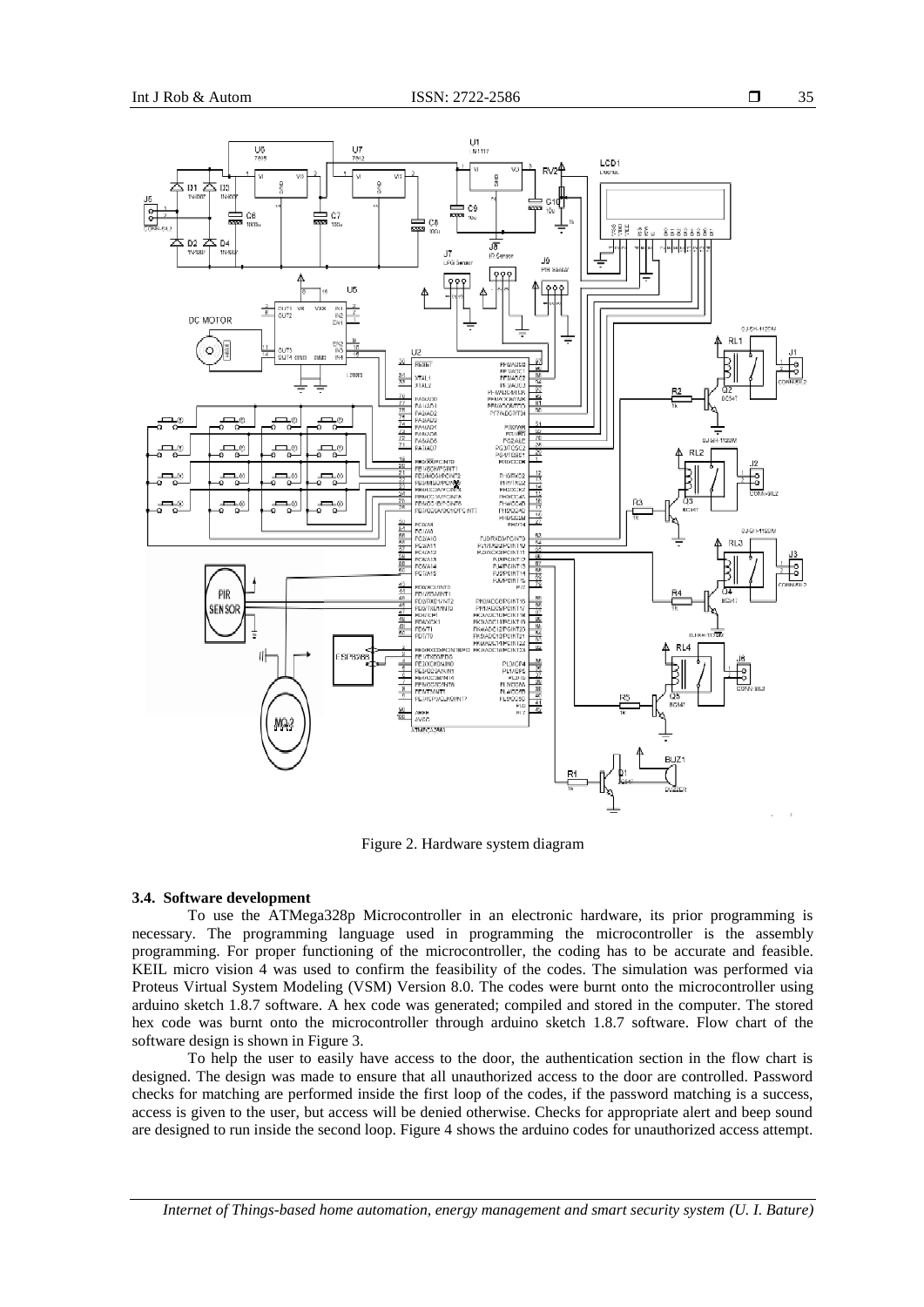

widch eck door() { for  $(i = 0; i < 30; i++)$  { Led.Clear(): Led.SetCursor(0.0): Led.Print("Input pass word"); Led.setCursor(0, 1): Led.SetCursor(5.1); //To Adjust one Whitespace for Operator Led.Print(num 1): DigitalWrite(buzzer, LOW); Char Key=myKeypad getkey(); If(Key!= NO\_Key&& (Key == '1' || Key == '2' || Key == '3' | Key == '4' Key == '5' || Key == '6' || Key == '7' || Key == '8'<br>Key == '9' || Key == '\*' || Key == '0' || Key == '#')) { Num 1 = Num  $1 + \text{Key}$ , infNumLenght = Num  $1$ .lenght(); Led.SetCursor (5, 1); // To Adjust One Whitespace For Operator Led.Print(Num 1); DigitalWrite(buzzer, LOW); Beep() If  $(NumLength == 4)$  $\{ \text{ if }(\mathbb{N}\text{u}\text{m}\,1\!=\!\!\text{Password}) \, \}$ Led.elear(); Led.SetCursor(0, 0); Led.Print('Password Accepted''): Led.SetCursor(0, 1); Led.Print("Pls wait..."): DigitalWrite(Buzzer, LOW): Delay(2000): Opendoor(); } elsef Led.Clear(); Led.SetCursor(0, 0); Led.Print("Wrong Password"); Led.SetCursor(0, 1); DigitalWrite(Buzzer, LOW); For (i=0; i<8; i++) { Beep(); <sup>3</sup>  $\overline{\phantom{a}3}$ 

Figure 3. Flow chart of the software design Figure 4. Arduino codes for the unauthorized access

# **4. RESULTS AND DISCUSSION**

The simulation result was obtained through the use of Proteus 8.0. And Proteus 8.0 environment was used in linking the components' design numbers, so as to maintain the effectiveness of the design.

# **4.1. Website**

Many reasons may lead to the creation of web sites, ranging from businesses, education, campaigns, and entertainment. Web sites can now be used in the control of home appliances. An Arduino web server is used to control and monitor the power consumption of home appliances by providing a clickable user interface (UI) through which the user can send signals to the server. Java Scripts, XML and HTML were used in creating the web site. A user with full access will be able to monitor the power consumption status as well as switch on or off devices/appliances via the user interface (UI). The web site homepage is accessible at all times, and it can be accessed by anybody.

# **4.1.1. Web login page**

An authorized person must login via the login page to be able to access the control panel and the notification page as shown in Figure 5. The login details of the user are required before getting full access to the application platform for controlling the appliances. For security reasons, the username style was designed to accommodate all alphabets and spaces. A simple click of the buttons on the user interface (UI) control side will automatically send an equivalent signal to the server, the server will subsequently switch on or off the required appliances. Furthermore, the user gets updates of matching images of the appliances' status via the server.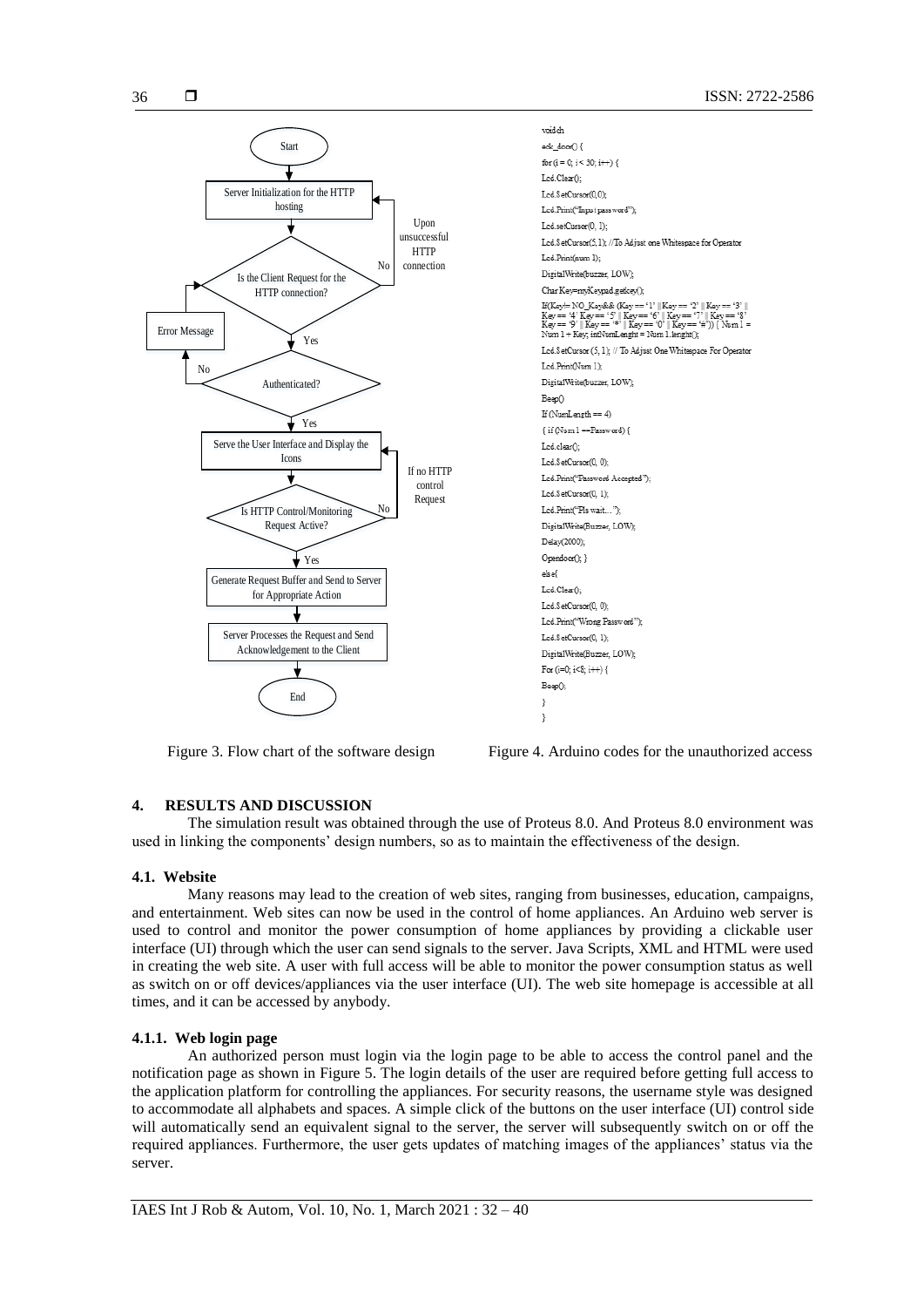| shadrach.adamu@gmail.com                   |
|--------------------------------------------|
| Name must contain only alphabets and space |
|                                            |
|                                            |

Figure 5. Web login page

# **4.1.2. Control panel**

The control panel is shown in Figure 6. It is the most essential part of the web design part; the control here is basically on home appliances. The user can be able to see and control the appliances. Figure 6 shows the control buttons of the kitchen bulb, bedroom bulb, main room bulb and main door, all in off state. Hence, a user can accessibly be able to turn on or off any appliance(s) at ease.

| My IP Address :      | 192.168.43.64              |                                                  |                  |  |
|----------------------|----------------------------|--------------------------------------------------|------------------|--|
| Kitchen Bulb<br>OPFF | <b>BedRoom Bulb</b><br>DFF | Toggle to Switch On/Off<br>Main Room Bulb<br>OFF | Main Door<br>DSE |  |

Figure 6. Web control panel

### **4.1.3. Notification page**

Whenever there is an unauthorized access, the owner will receive notifications from the system on the notification web page. Figure 7 shows an intruder who was detected trying a wrong password, the detected messages were displayed on the page; this was integrated for the improvement of system security.

| <b>Intruder Detected</b>  | Wrong access       |
|---------------------------|--------------------|
| Someone Entered your room | your door accessed |
| Read Message              | Read Message       |



*Internet of Things-based home automation, energy management and smart security system (U. I. Bature)*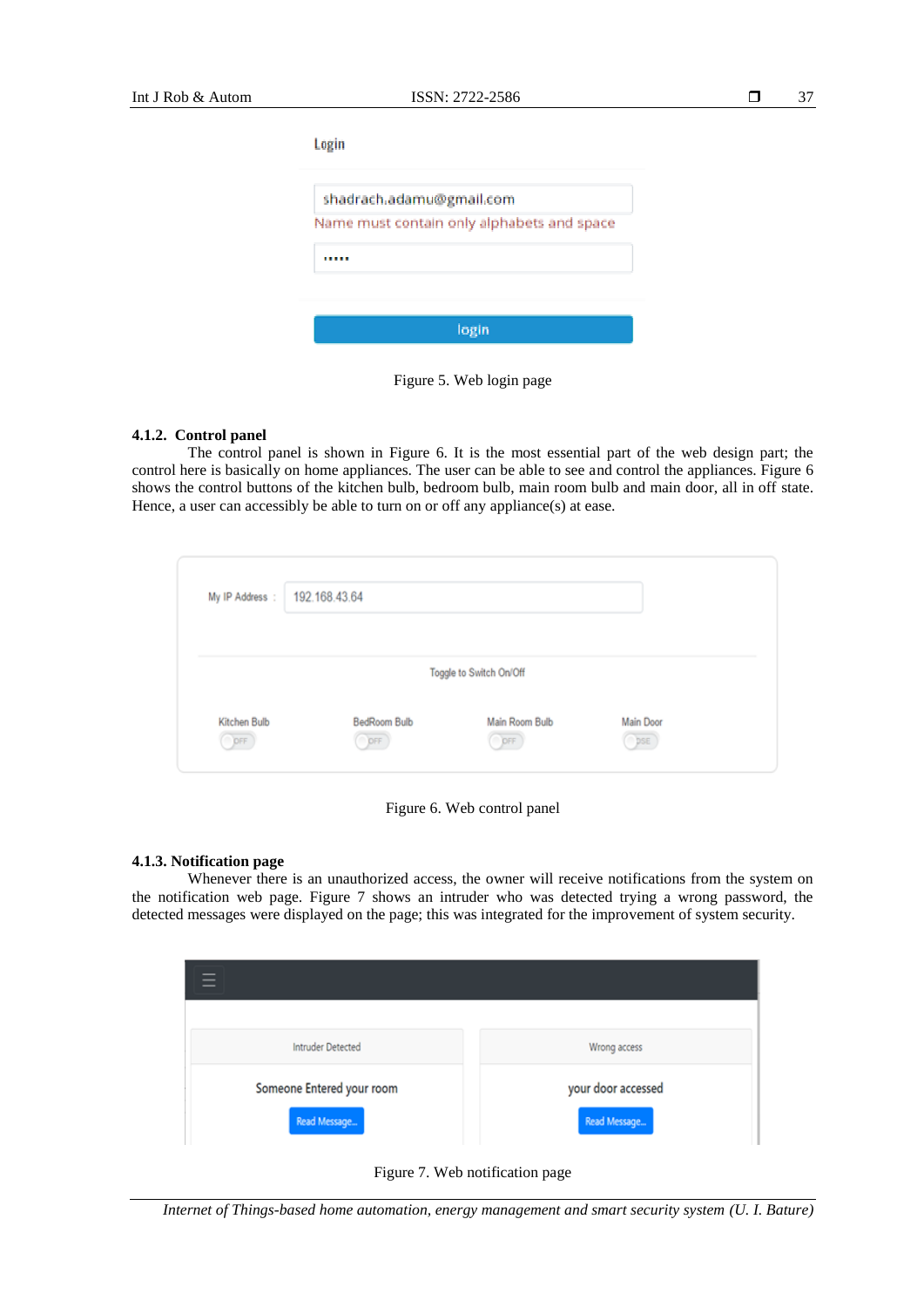# **4.2. The system unit**

The system unit is shown in Figure 8. It is contained inside a 15cm x 8cm x 5cm polyvinyl chloride (PVC) case. A vent was formed to reduce the overheating of components. All the physical components connected such as the keypad to be used for login, the LCD screen unit to use for displaying messages, are shown in Figure 8.



Figure 8. System unit

# **4.3. The system testing**

The testing comprises of various processes of the opening/closing of doors using the keypad, opening/closing of doors using the web control panel and turning the bulbs on or off using the web control panel.

# **4.3.1. Opening/closing of the door using keypad**

The basic means of accessing the door system is the Keypad; Figure 9 demonstrates how the door is open beginning from a-c. The door can only be opened by a user who already has a registered password, the user will simply type in the password, and after successful password verification the door will then automatically start to open. The user can view the process in real-time through the LCD display as shown in Figure 9c. To close the door, the user will simply replicate the procedures of door opening.



Figure 9. Door opening via the system unit

# **4.3.2. Opening/closing of the door via the web control panel**

In the event of any unforseen problem with the keypad control, the door can alternatively be accessed via the web application control as sown in Figure 10. The door can only be opened from the web application control panel after a successful login, Figure 10 shows an inactive state of the main door control button, the blue color on signifies the main door is opened.

| My IP Address :     | 192.168.43.64              |                                                  |                   |  |
|---------------------|----------------------------|--------------------------------------------------|-------------------|--|
| Kitchen Bulb<br>OFF | <b>BedRoom Bulb</b><br>DFF | Toggle to Switch On/Off<br>Main Room Bulb<br>DFF | Main Door<br>OPEN |  |

Figure 10. Door opening via the web control panel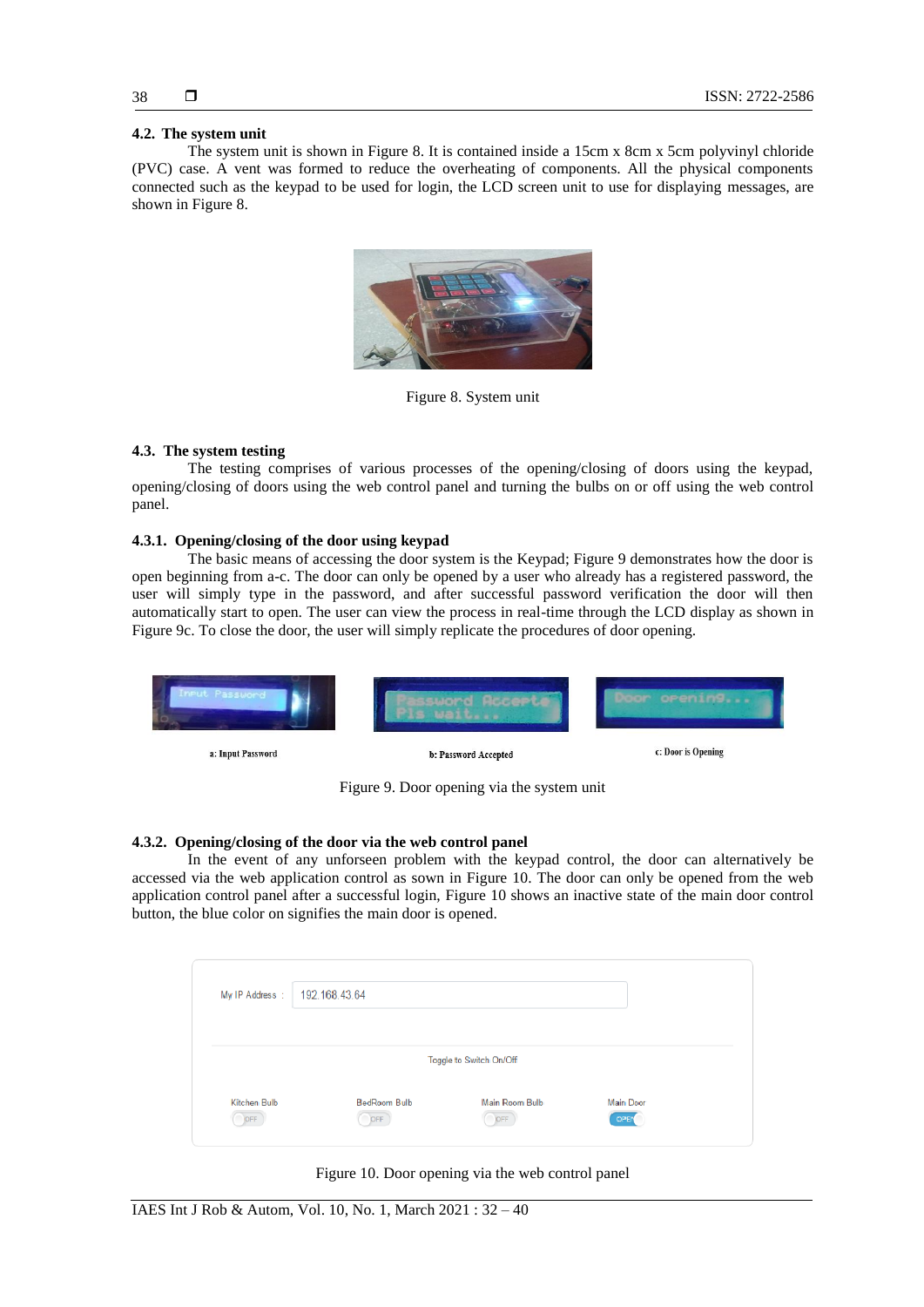# **4.3.3. Switching the bulbs from the web control panel**

The bulbs can alternatively be switched on or off via the web control panel; Figure 11 shows how the control panel can be used to switch on or off the bulbs. The control buttons in blue color indicate the on status of appliances such as the kitchen bulb, bedroom bulb and main room bulb. A user can only access the web application control panel after a log in. Similarly, after a successful login, the web control application panel can be used to switch on or off the bulbs.

| My IP Address : 192.168.43.64 |                    |                         |                                |  |
|-------------------------------|--------------------|-------------------------|--------------------------------|--|
|                               |                    | Toggle to Switch On/Off |                                |  |
| Kitchen Bulb<br>ON:           | BedRoom Bulb<br>ON | Main Room Bulb<br>ON    | <b>Main Door</b><br><b>DSE</b> |  |

Figure 11. Door opening via the web control panel

# **5. AREA OF APPLICATION**

The IoT-based home automation and energy management smart security system is basically applicable to home appliances, but can be extended to offices, hospitals, marketplaces such as super markets, malls and stores.

# **5.1. Surveillance and** *s***ecurity**

Surveillance cameras, security sensors and other sensors can be integrated with the system to help the operator to properly monitor his vicinity.

#### **5.2. Management of power consumption**

The Real-time monitoring of appliances helps in the reduction of energy consumption, and also provides an opportunity to turn ON or OFF the appliances remotely.

# **5.3. Entertainment**

Appliances can be either switched ON or OFF via the system. Hence the system can be connected to another one, such as illumination/lighting system, and Sound system.

#### **5.4. Access control**

With the help of the keypad section, a Digital locking system can be incorporated into the system; thereby providing monitoring and enhancing security about movement into and out of the house.

# **6. CONCLUSION**

In this paper, summary of the design and development of the network home automation method has been presented. As a result of the numerous devices connected to the internet, the IoT-controlled home automation structure possesses an abundant application in the skill-driven flea market. The work in this paper demonstrates the procedures of both accessibility and control of appliances through either the unit keypad or the network control panel. In order to improve efficiency of the system's individual components, the components are modularized, thereby certifying the system integration with a wide range of devices. The basic idea of the IoT-based home automation, energy management and smart security system is to provide the client with a very safe and suitable system for efficient security, mobility and control.

## **ACKNOWLEDGEMENTS**

The authors remain grateful to the Department of Computer and Communications Engineering, Abubakar Tafawa Balewa University (ATBU), Bauchi, Nigeria, for the provision of facilities, materials and support.